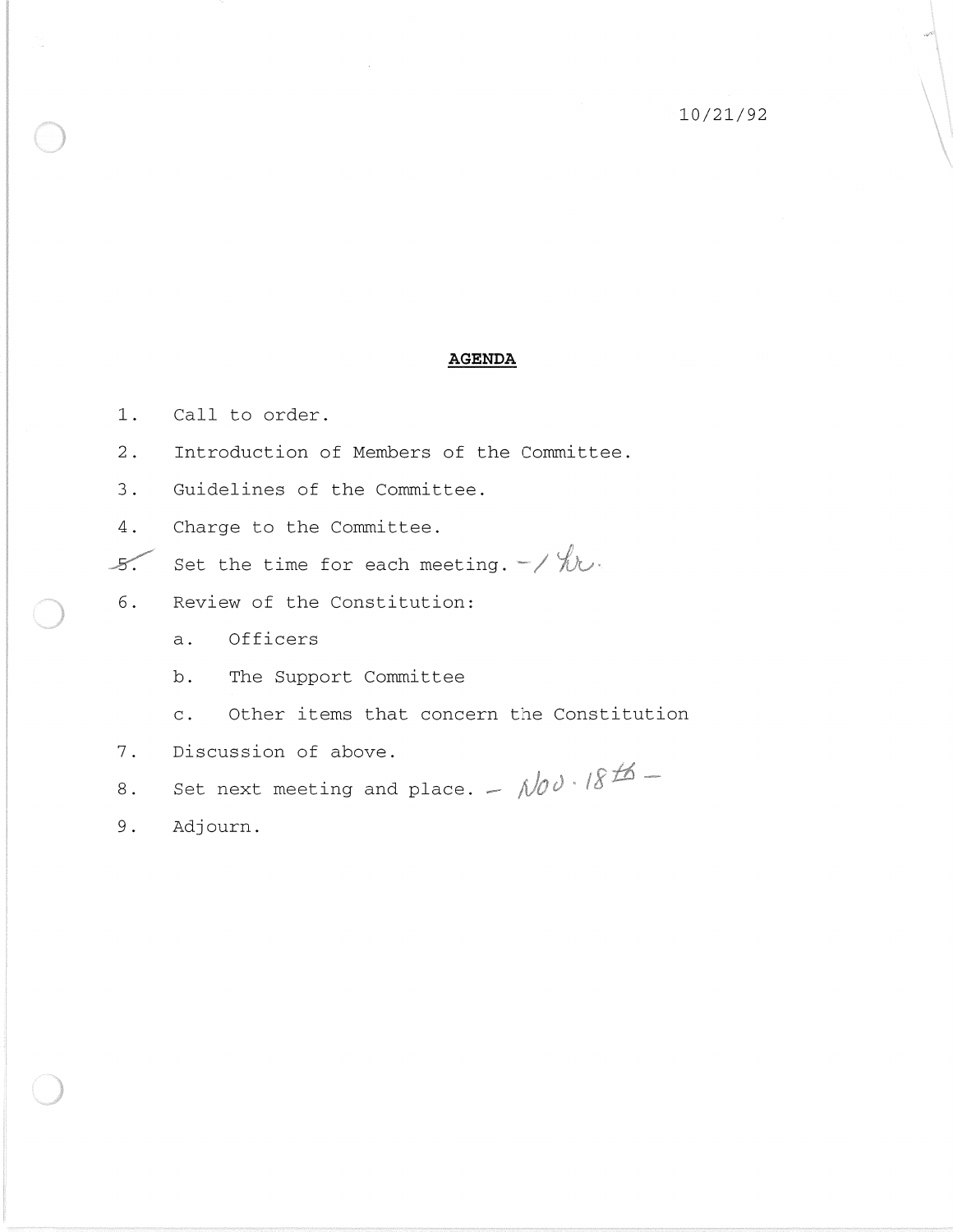Constitution

 $\frac{1}{\sqrt{2}}$ 

Le major dépender

Support Committee -<br>¿ Rueines monie, ite

Nov. 10th & One over half and